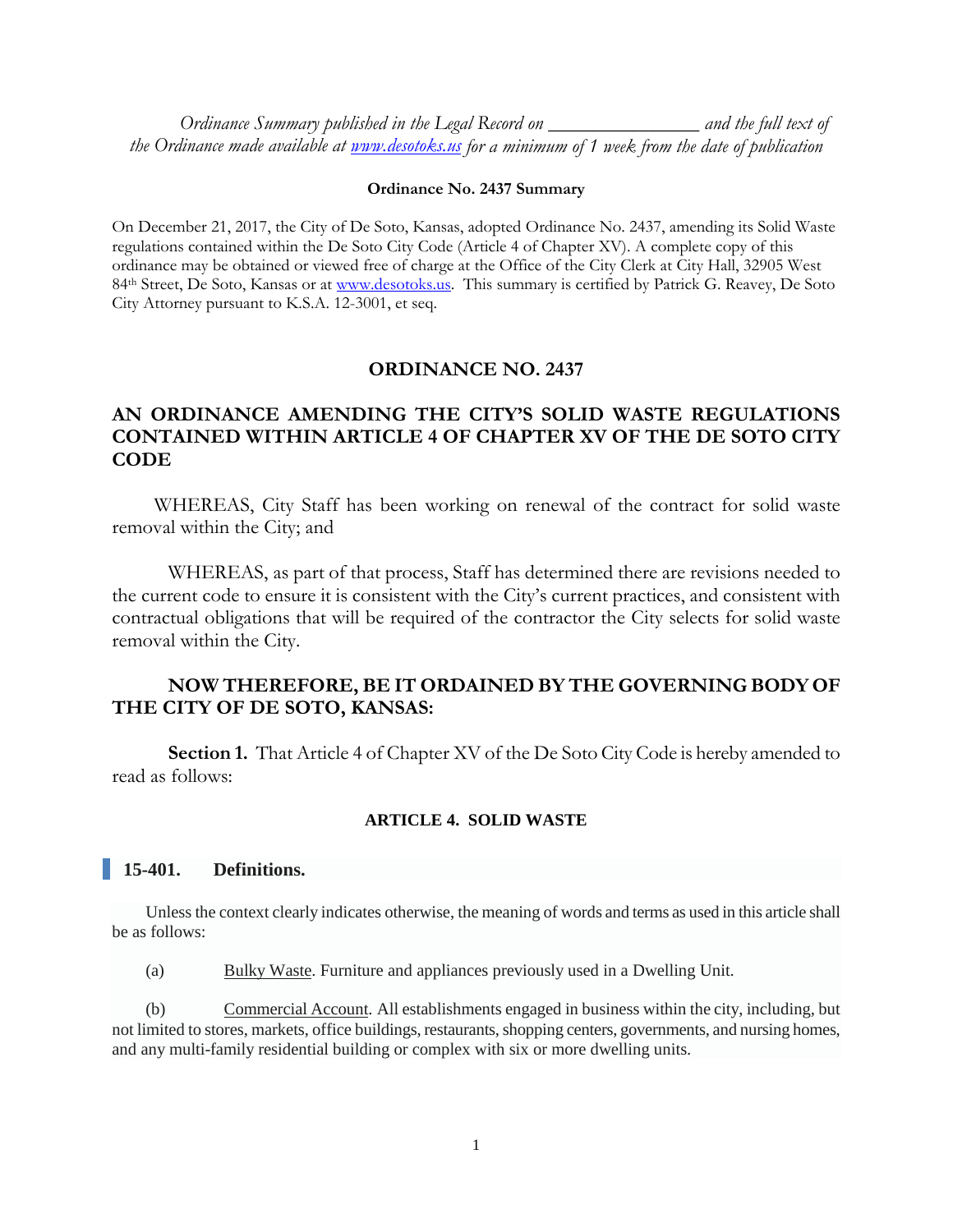(c) Dumpster Commercial Account. All Commercial Accounts utilizing dumpsters for accumulation of solid waste, including any multi-family residential building or complex with six or more dwelling units.

(d) Dwelling Unit. Any enclosure, building or portion thereof occupied by one or more persons for and as living quarters.

(e) Recyclables. Any materials that will be used or reused, or prepared for use or reuse, as an ingredient in an industrial process to make a product, or as an effective substitute for a commercial product, and includes, but is not limited to paper, glass, plastic, and metal, but does not include Yard Waste. Specific identification of what Recyclables will be picked up as part of the city's solid waste program will be communicated to each account by the city's designated solid waste contractor.

(f) Refuse. All Solid Waste, but excluding Recyclables, Yard Waste, and Bulky Waste.

(g) Residential Account. Mobile homes, and all structures containing five or less individual Dwelling Units.

(h) Yard Waste. Leaves, grass clippings, and tree and brush trimmings associated with a Residential Account.

(i) Solid Waste. All non-liquid garbage, rubbish or trash.

## **15-402. Collection.**

All Solid Waste accumulated within the city shall be collected, conveyed and disposed of by the city or by contractors specifically authorized by the City to collect and dispose of solid waste. However, this Section shall not be construed as prohibiting residents within the city from utilizing other contractors or companies to supply Solid Waste receptacles for special, non-regular disposal of Solid Waste, such as construction materials from a construction project.

#### **15-403. Bulk containers.**

The owner or occupant of every commercial enterprise shall provide at his or her own expense a suitable container for the storage of solid waste as provided in this article. No owner or occupant shall permit to accumulate quantities of refuse or other waste materials within or close to any structure within the city unless the same is stored in approved containers and in such a manner as not to create a health or fire hazard. Containers shall have a capacity and shall be equipped with appurtenances for attaching mechanical lifting devices which are compatible with the collection equipment being used. Containers shall be constructed of durable rust and corrosion resistant material which is easy to clean. All containers shall be equipped with tight fitting lids or doors to prevent entrance of insects or rodents. Doors and lids shall be constructed and maintained so they can be easily opened. Containers shall be watertight, leakproof and weather proof construction.

#### **15-404. Refuse and Recyclables Containers.**

The city's contractor shall provide to each Residential Account within the City of De Soto, Kansas, a Refuse container, and separate Recyclables container, for ordinarily accumulated Refuse and Recyclables at such residence during the intervals between collections made by the city's contractor. For each Residential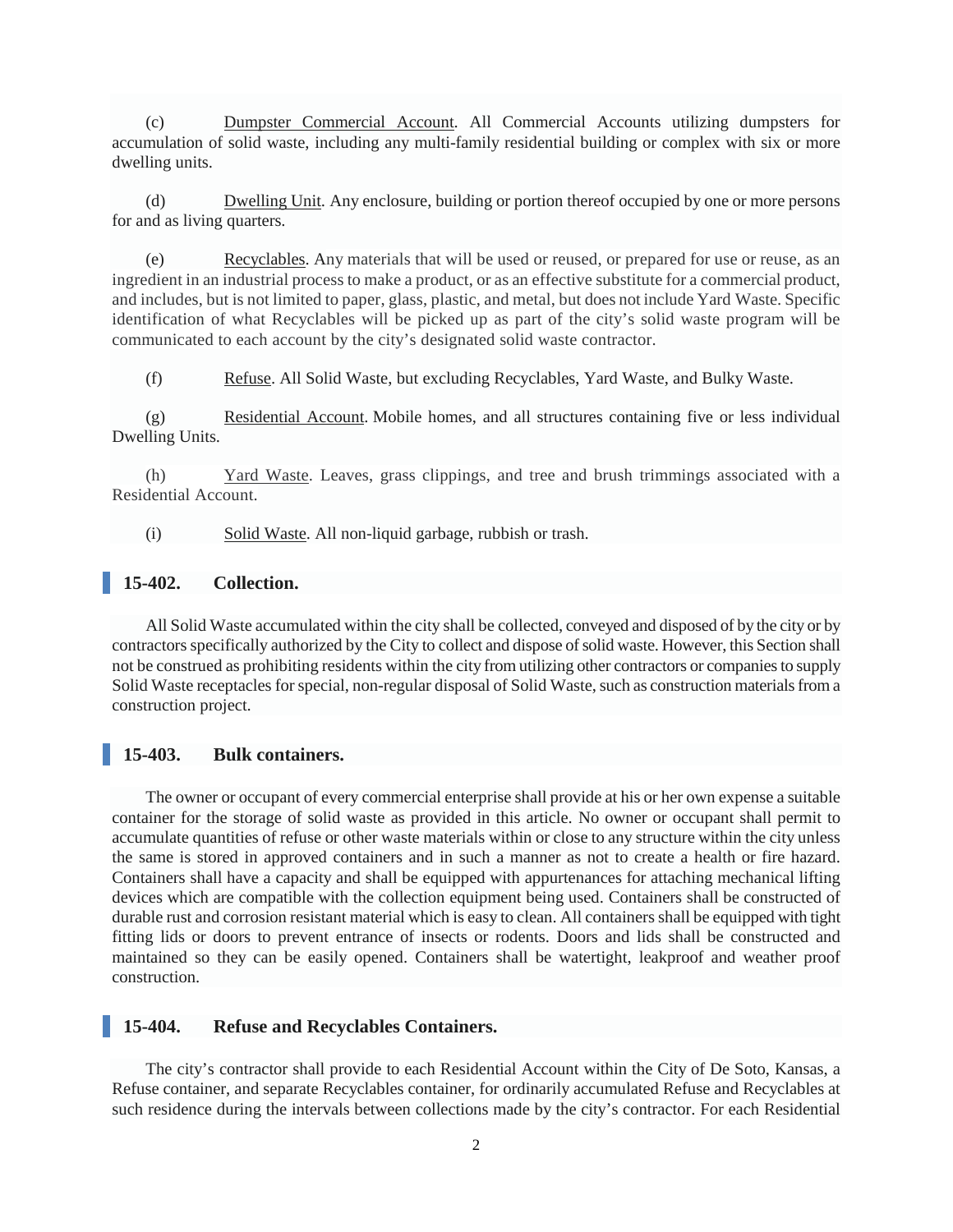Account having between two and five Dwelling Units, Refuse and Recyclables containers will be provided for each Dwelling Unit. Each numbered container will be assigned to that Residential Account and remain with that Residential Account unless removed by the city or its contractor. Additional Refuse and Recyclables containers may be obtained from the city's contractor at an additional cost to the Residential Account. All Refuse shall be drained of all liquids before being placed in Refuse or Recyclables containers. The containers shall be placed along the appropriate street or alley for collection at the time appointed for collection, and such containers shall be placed away from any obstacles, such as vehicles, mailboxes, etc., that interfere with the pickup of the container. It shall be unlawful for any Refuse to be placed out for collection that is not contained within a Refuse container issued by the city's contractor or accompanied by a special tag that can be purchased from the contractor or City Hall. Any Refuse accompanied by a special tag will only be picked up if placed in a bag that is sized 33 gallons or less. Notwithstanding the foregoing, during the week of December 26<sup>th</sup> through the 31st of each year, each Residential Account may place up to 10 extra bags of Refuse for pickup as part of the regular Refuse collection.

## **15-405. Duty of owner or occupant.**

The owner or occupant of premises will be responsible for clean-up of any Solid Waste scattered or spilled by animals, wind or other causes before arrival of the collection crew. Customers using containers designed for mechanical dumping whose Solid Waste is of a type susceptible to easy dispersal by the wind when the container is being dumped, or who permit the container to be overfilled, will be responsible for cleanup of any litter caused by wind scattering or by Solid Waste falling from the container during the dumping operation.

### **15-406. Screening requirement.**

All Commercial Accounts (including Dumpster Commercial Accounts) shall furnish enclosures and screening methods as provided in this section. Solid Waste receptacles shall be screened from public view on at least three sides with a solid fence enclosure constructed of cedar, redwood, masonry or other compatible building material and shall be made accessible for collecting trash. The fence required by this section shall be at least four feet in height and at least one foot higher than the height of the receptacle to be screened.

# **15-407. Enter private premises.**

Solid Waste collectors, employed by the city or operating under contract with the city, are hereby authorized to enter in and upon private property for the purpose of collecting Solid Waste therefrom as required by this article.

#### **15-408. Ownership of solid waste.**

Ownership of Solid Waste, when placed in containers by the occupants or owners of premises upon which Solid Waste accumulates, shall be vested in the city and thereafter shall be subject to the exclusive control of the city, its employees or contractors. No person shall meddle with Solid Waste containers or in any way pilfer or scatter contents thereof in any alley or street within the city.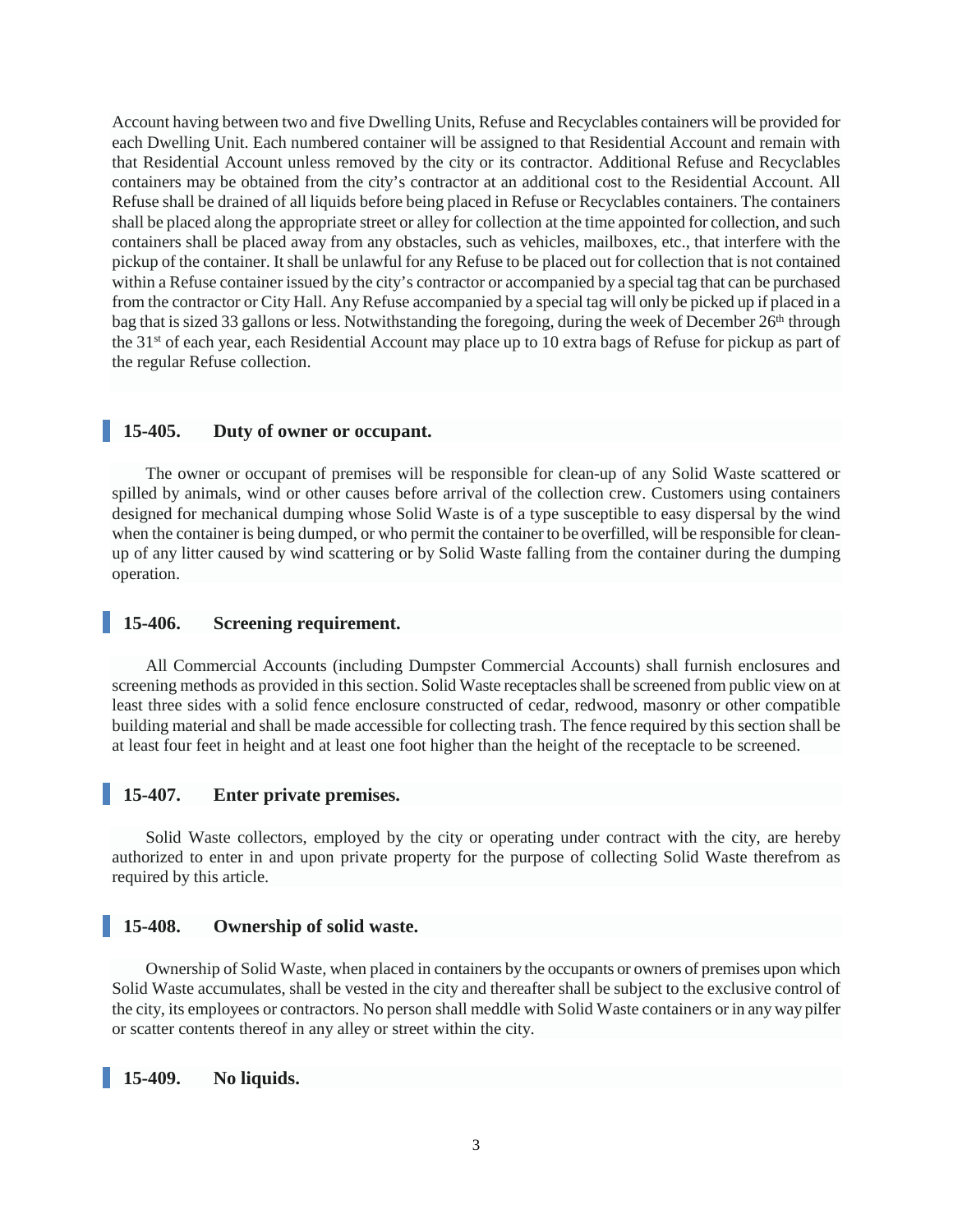All Solid Waste shall be drained of all excess liquids before being placed in containers.

## **15-410. Yard Waste.**

Residential Yard Waste will be picked up by the city's contractor at the same time as Refuse containersif it complies with the following:

(a) Tree trimmings are securely tied and the bundle does not exceed 18 inches in diameter, four feet in length, and 45 pounds.

(b) All other Yard Waste is placed within compostable craft paper bags specifically designed for Yard Waste.

(c) Bags and bundles of Yard Waste cannot exceed 12 (regardless of the combination), unless accompanied by extra bag tags purchased through the city.

#### **15-411. Hazardous materials.**

No person shall deposit in a Solid Waste container or otherwise offer for collection any hazardous garbage, refuse, or waste. Hazardous material shall include:

- (a) Explosive materials;
- (b) Rags or other waste soaked in volatile and flammable materials;
- (c) Chemicals;
- (d) Poisons;
- (e) Radio-active materials;
- (f) Highly combustible materials;

(g) Soiled dressings, clothing, bedding and/or other wastes, contaminated by infection or contagious disease;

(h) Any other materials which may present a special hazard to collection or disposal personnel, equipment, or to the public.

### **15-412. Prohibited practices.**

It shall be unlawful for any person to:

(a) Without an exemption provided for by Section 15-420, to deposit Solid Waste in any container other than that assigned to him by the city's contractor, owned or leased by him or under his control without written consent of the owner and/or with the intent of avoiding payment of the fees for collection of Solid Waste;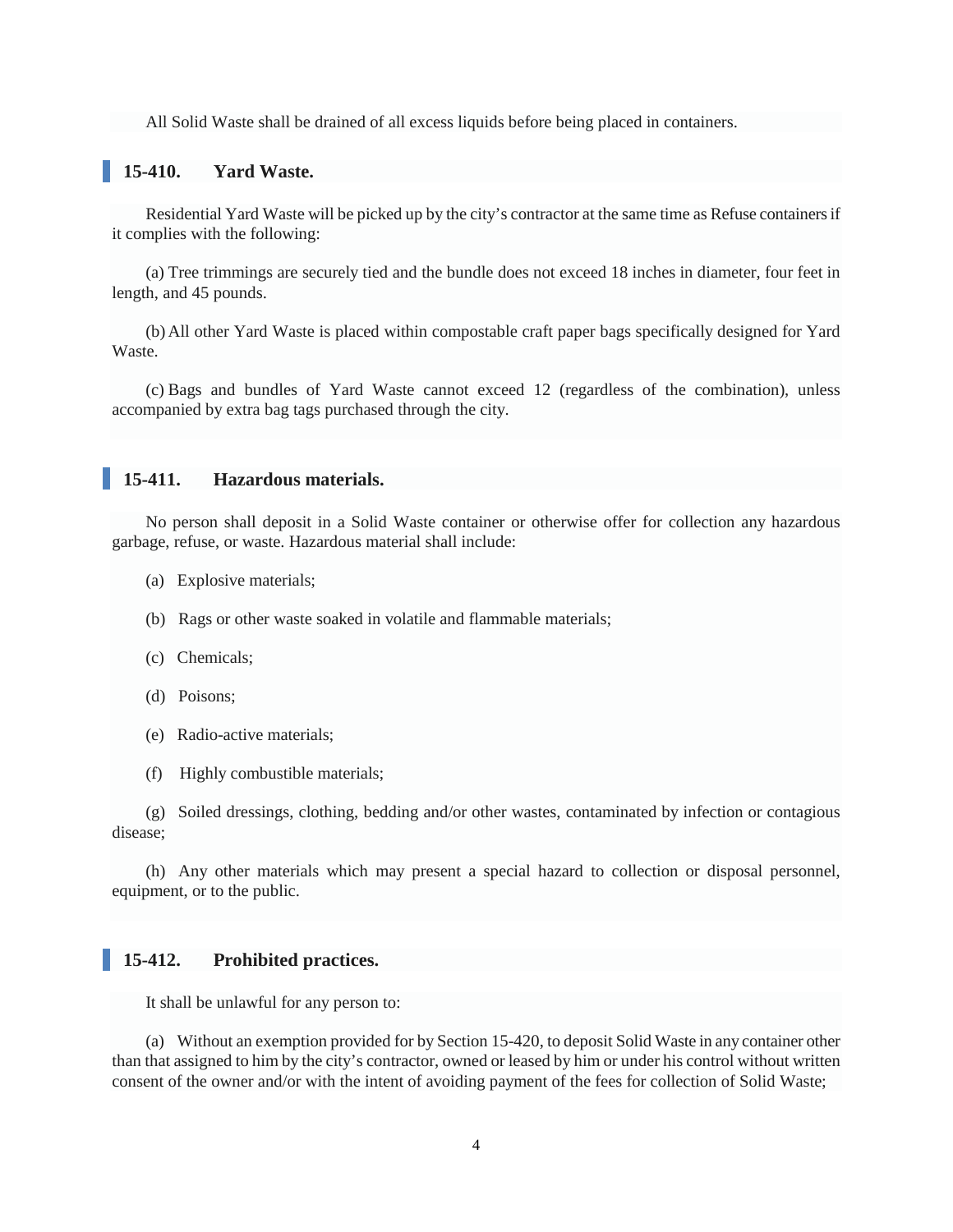(b) Interfere in any manner with employees of the city or its contractors in the collection of Solid Waste;

(c) Burn Solid Waste except in an approved incinerator and unless a variance has been granted and a written permit obtained from the city or the appropriate air pollution control agency;

(d) Bury Solid Waste at any place within the city except that lawn and garden trimmings may be composted;

(e) Remove the contents of any Solid Waste container or portion thereof;

(f) To upset, turn over, remove or carry away any Solid Waste container or lid thereto, or to damage such container in any manner.

### **15-413. Objectionable Solid Waste.**

Heavy accumulations of Solid Waste, such as brush, tree limbs, broken concrete, sand or gravel, automobile frames, dead trees, and other bulky, heavy materials shall be disposed of at the expense of the owner or person controlling same. Manure from cow lots, stables, poultry yards, pigeon lofts, and other animal or fowl pens, and waste oils from garages or filling stations shall be removed and disposed of at the expense of the person controlling the same and in a manner consistent with this article.

# **15-414. Unauthorized disposal.**

No person shall haul or cause to be hauled any Solid Waste of any kind to any place, site or area within or without the limits of the city unless such hauling is permitted by this article and the site it is hauled to is a sanitary landfill, transfer point or disposal facility approved by the Kansas State Department of Health and Environment.

## **15-415. Authorized collectors.**

Subject to Section 15-402 of this article, it shall be unlawful for any person, except an employee or agent under contract with the city and specifically authorized for that purpose, to collect or transport any Solid Waste within the city. The city shall have the exclusive right to collect and dispose of Solid Waste within the city limits and no other person shall collect and dispose of Solid Waste within the city unless authorized by license or other formal agreement with the city. The city or its authorized contractors shall establish, maintain and conduct a service for the collection and disposal of Solid Waste and shall purchase such equipment and engage such employees as may be needed, and shall pay such prices, salaries and wages as the governing body may authorize for efficient operation of such service.

 The collection, transportation and disposal of Solid Waste shall be at all times under the general supervision of the City Administrator, or his or her duly authorized agent, who shall have the authority to make additional rules and regulations not inconsistent with the terms and provisions of this article, to the end that the collection, transportation, accumulation, storage and disposal of Solid Waste be conducted in such a manner as to safeguard the public health, and not become an annoyance or hazard to the inhabitants of the city or surrounding territory.

#### **15-416. Closed vehicle.**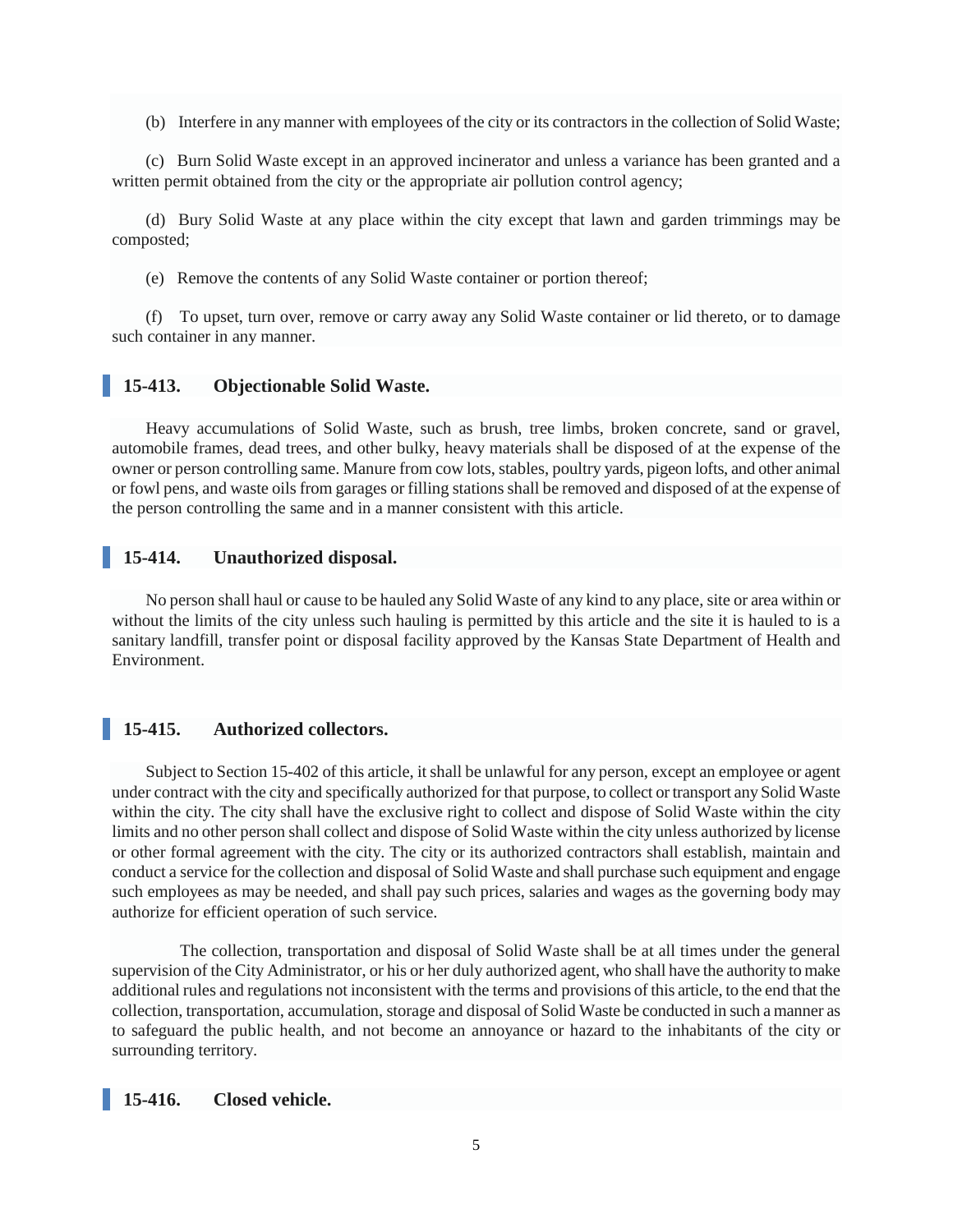Any vehicle used by any person for the collection and transportation of Solid Waste shall be maintained in a good mechanical condition. Vehicles shall be equipped with an enclosed covered body to prevent the contents leaking or escaping therefrom. Only tree trimmings or brush may be transported in open-bodied vehicles provided the material is securely tied in place to prevent scattering along the streets and alleys.

# **15-417. Fees.**

The fees for Solid Waste collection within the city shall be set by the city through the city's Fee Resolution.

## **15-418. Billing and collection.**

Solid Waste charges shall be billed monthly and shall be included on water or utility bills. No payment shall be accepted on utility bills except for the full amount billed for all services. Delinquent Solid Waste bills shall carry the due dates, grace periods and penalties as water bills.

For any Solid Waste bills that remain unpaid for a period of 60 or more days after the date upon which they were billed, the city may collect them pursuant to K.S.A. 65-3410, or as otherwise provided by law. If the city intends to assess the unpaid bills to the land associated with the account, the following process shall be followed:

- (a) At least once a year the City Administrator shall cause to be prepared a report of delinquent Solid Waste bills. The city governing body shall fix a time, date, and place for hearing the report and any objections or protests thereto.
- (b) The City Administrator shall cause notice of the hearing to be mailed to the property owners listed on the report not less than 10 days prior to the date of the hearing.
- (c) At the hearing, the governing body shall hear any objections or protests of property owners liable to be assessed for delinquent bills. The governing body may make such revisions or corrections to the report as it deems just, after which, by resolution, the report shall be confirmed.
- (d) The delinquent bills set forth in the report as confirmed shall constitute assessments against the respective parcels of land and are a lien on the property for the amount of such delinquent fees. A certified copy of the confirmed report shall be filed with the county clerk for the amounts of the respective assessments against the respective parcels of land as they appear on the current assessment roll. The lien created attaches upon recordation, in the office of the county clerk of the county in which the property is situated, of a certified copy of the resolution of confirmation. The assessment may be collected at the same time and in the same manner as ordinary city and county ad valorem property taxes are collected and shall be subject to the same penalties and the same procedure and sale in case of delinquency as provided for such taxes. All laws applicable to the levy, collection, and enforcement of city and county ad valorem property taxes shall be applicable to such assessment.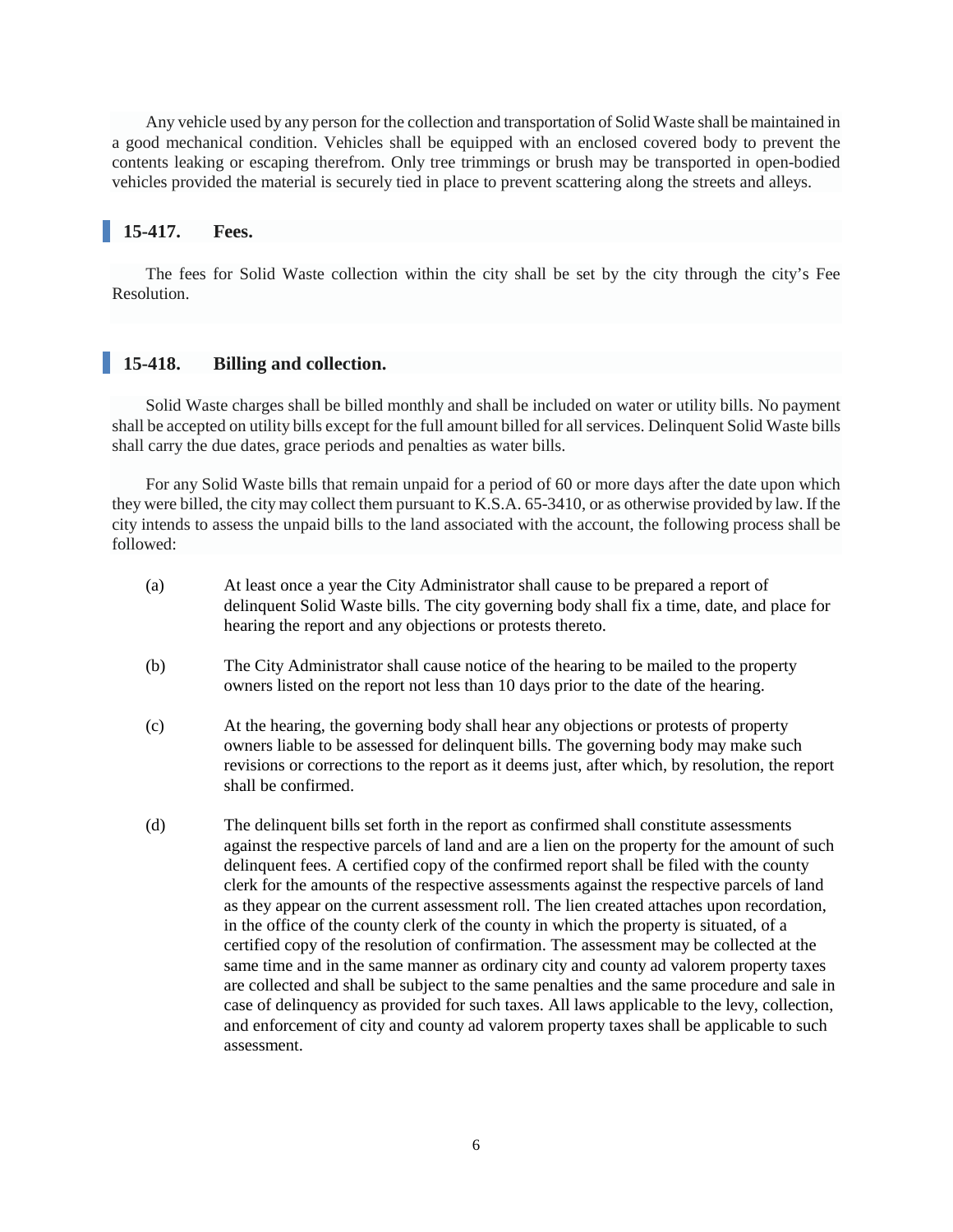# **15-419. Creation of separate fund.**

The revenue obtained and collected by the provisions of this article shall be deposited in what shall hereinafter be known and designated as Solid Waste collection fund, and shall be subject to an annual audit as now required by the laws of the State of Kansas, and the fund shall be used for the following purposes:

(a) Salaries and wages of employees of the city, and/or the cost of private contractor to furnish such service.

(b) Cost of operation of equipment and purchase or lease of new or additional equipment, including the cost of property damage and public utility insurance, if equipment is owned and operated by the city.

(c) Special clothing and/or uniforms required in the performance of the duties recited herein, if equipment is owned and operated by the city.

(d) Cost for disposing of Solid Waste at the designated dumping ground.

(e) To defray the additional cost of administration of the city for the rating, re-rating, charging, posting and collection of the fees as herein provided, together with the necessary supplies therefor.

(f) In the event sufficient funds are available, the governing body of the city may use such funds as are available to defray the cost of spraying any public or private property within the corporate limits of the city, and such other expenses as are classified as public sanitation for the general welfare, health and sanitation of the inhabitants of the city.

### **15-420. Exemption to issuance of container and payment of fee.**

Upon application and within the sole discretion of the city governing body, the city may exempt a Residential Account from the mandatory container requirement and payment of the monthly residential Solid Waste fee if the owner of the Residential Account holds at least a 50% ownership interest in a business located within the city and, with approval of said business, the resident deposits their residential Refuse in the business'strash receptacle that is collected by the city's contractor. The exemption provided for herein may be withdrawn at any time upon a majority vote of the governing body.

**Section 2.** City Staff is directed to make all necessary changes to the City's records to reflect the Code revisions indicated hereinabove.

**Section 4.** This ordinance shall take effect and be enforced from and after its publication once in the official city newspaper.

PASSED by the Governing Body of the City of De Soto, and approved by the Mayor on

the 21st day of December, 2017.

\_\_\_\_\_\_\_\_\_\_\_\_\_\_\_\_\_\_\_\_\_\_\_\_\_\_\_\_\_\_\_\_\_\_\_ (Seal) Timothy J. Maniez, Mayor